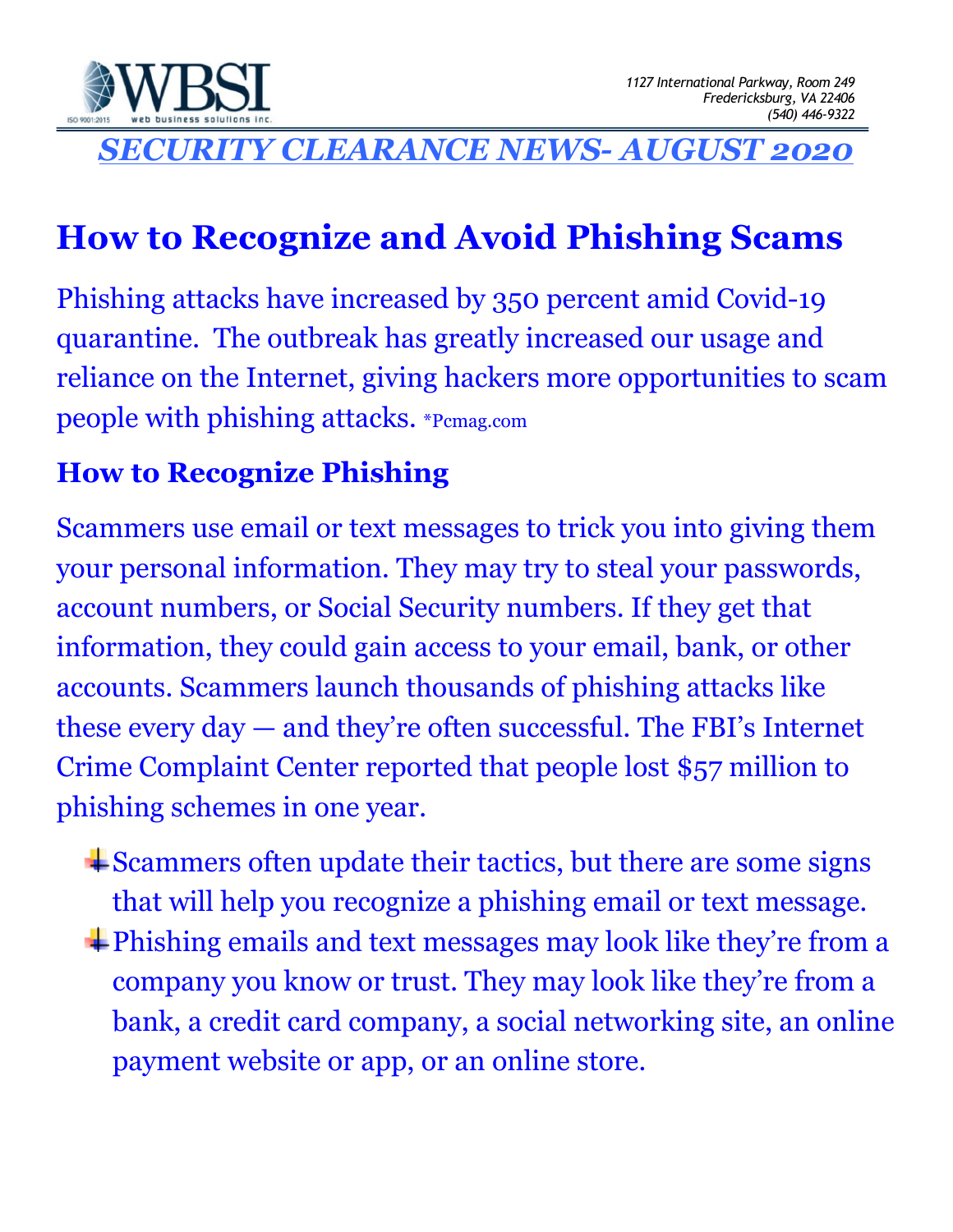

Phishing emails and text messages often tell a story to trick you into clicking on a link or opening an attachment. They may

- $\pm$  say they've noticed some suspicious activity or log-in attempts
- claim there's a problem with your account or your payment information
- say you must confirm some personal information
- $\ddot{+}$  include a fake invoice
- want you to click on a link to make a payment
- say you're eligible to register for a government refund
- $\overline{\phantom{a}}$  offer a coupon for free stuff

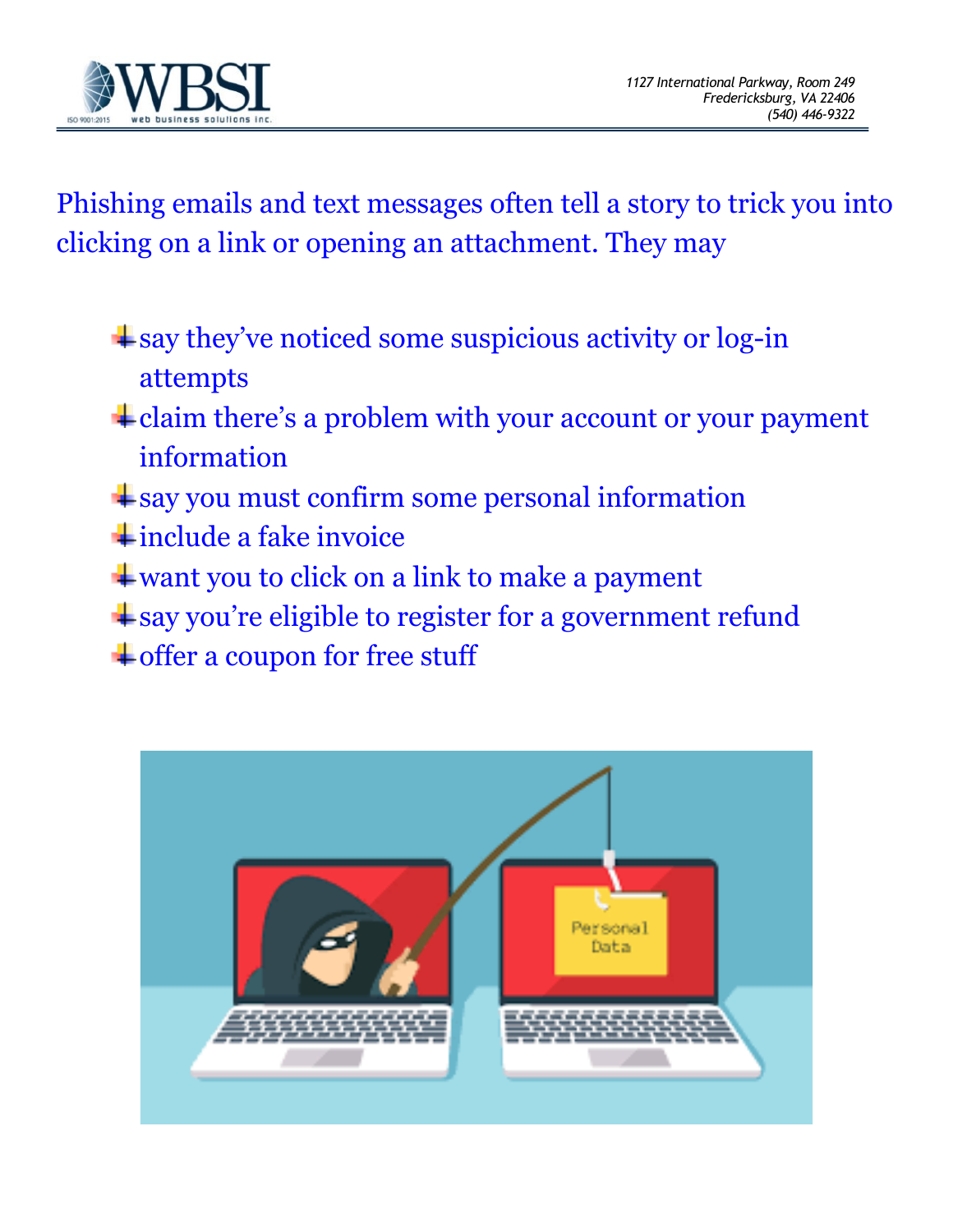

## Here's a real world example of a phishing email.



Imagine you saw this in your inbox. Do you see any signs that it's a scam? Let's take a look:

The email looks like it's from a company you may know and trust: Netflix. It even uses a Netflix logo and header. The email says your account is on hold because of a billing problem.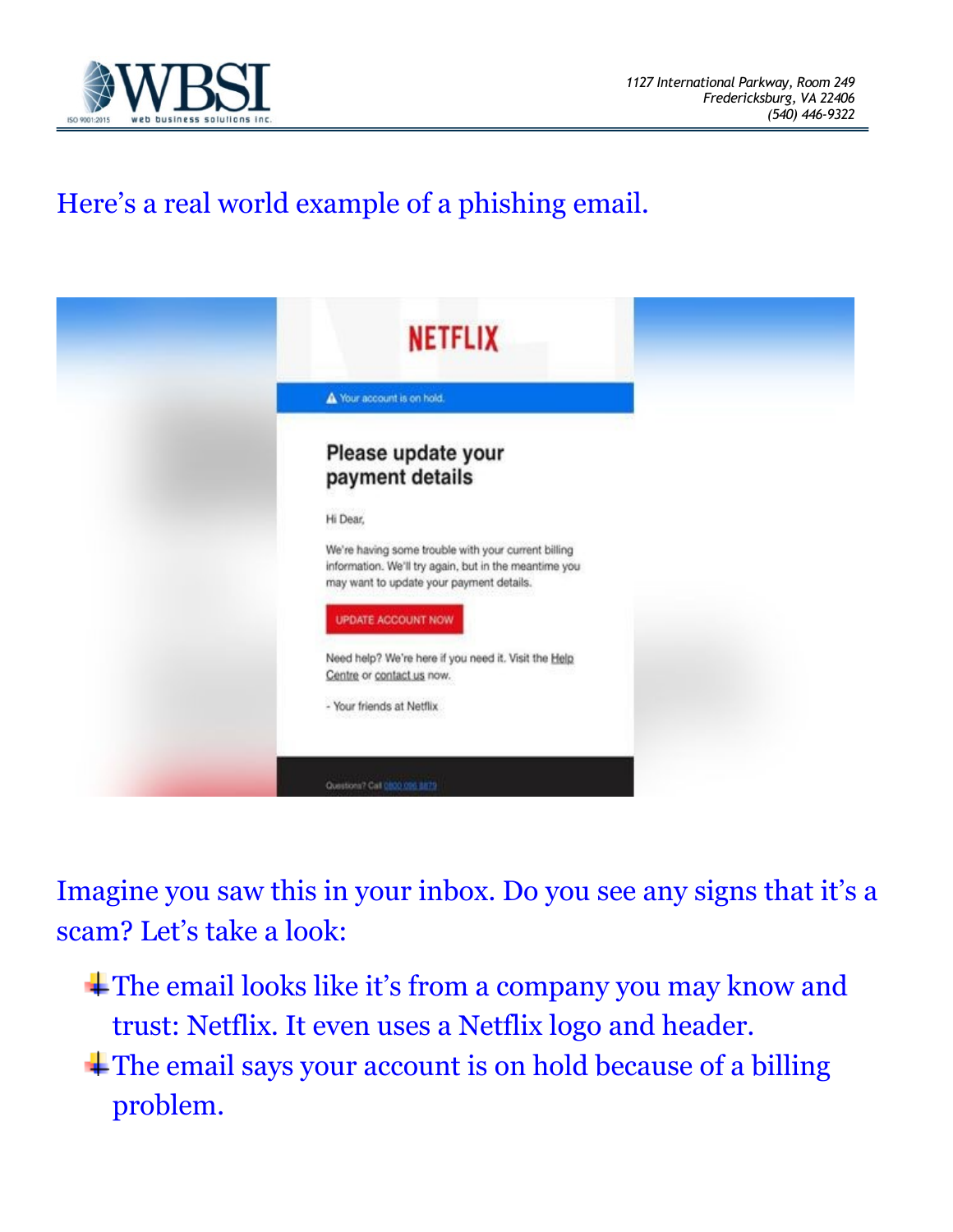

- The email has a generic greeting, "Hi Dear." If you have an account with the business, it probably wouldn't use a generic greeting like this.
- The email invites you to click on a link to update your payment details.

While, at a glance, this email might look real, it's not. The scammers who send emails like this one do not have anything to do with the companies they pretend to be. Phishing emails can have real consequences for people who give scammers their information. And they can harm the reputation of the companies they're spoofing.

#### **How to Protect Yourself From Phishing Attacks**

Your email spam filters may keep many phishing emails out of your inbox. But scammers are always trying to outsmart spam filters, so it's a good idea to add extra layers of protection. Here are four steps you can take today to protect yourself from phishing attacks.

- Protect your computer by using security software and set the software to update automatically.
- Protect your mobile phone by setting software to update automatically.
- Protect your accounts by using multi-factor authentication.
- $\pm$  Protect your data by backing it up.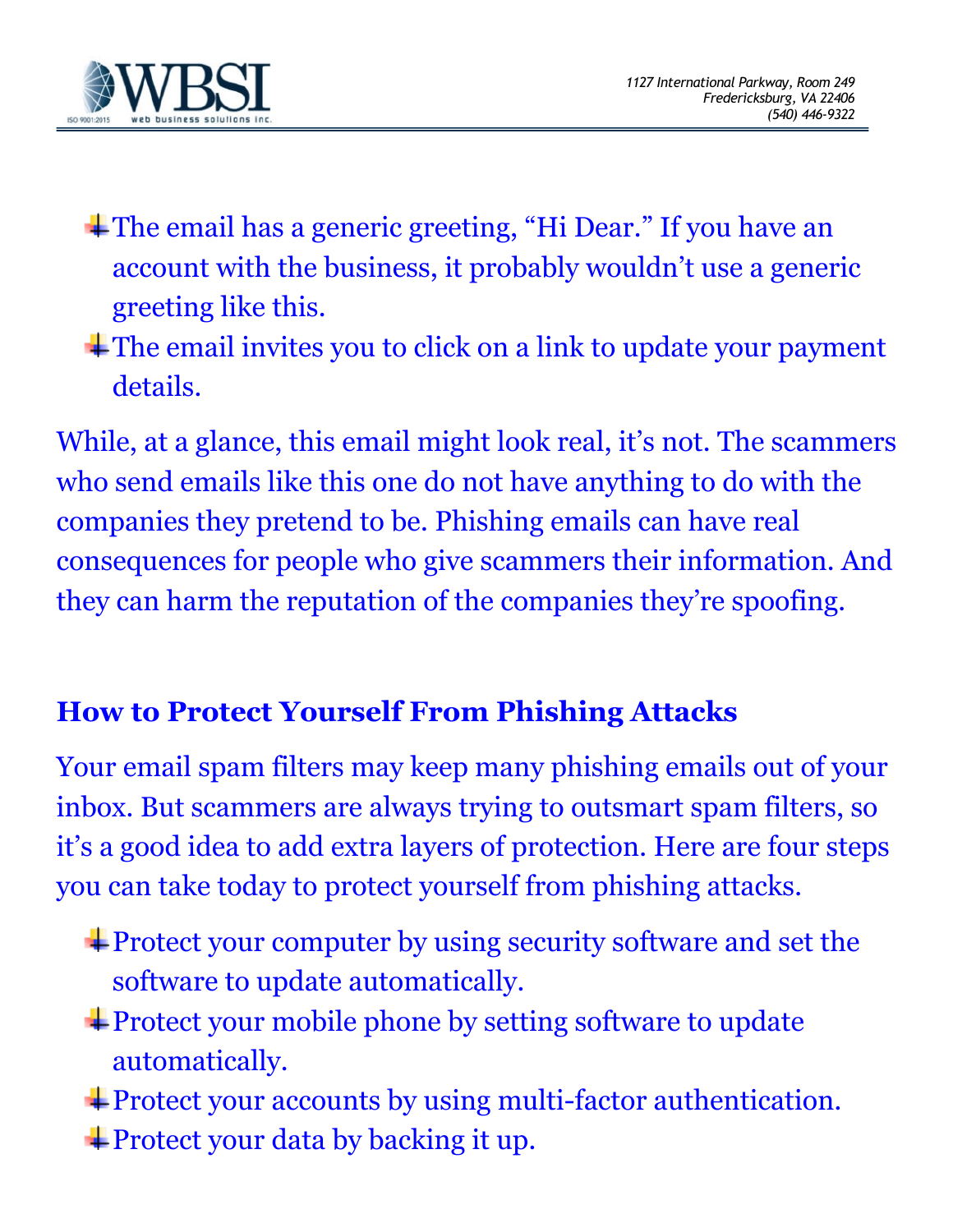

#### **What to Do If You Suspect a Phishing Attack**

If you get an email or a text message that asks you to click on a link or open an attachment, answer this question: Do I have an account with the company or know the person that contacted me?

If the answer is "No," it could be a phishing scam. Go back and review the tips in How to recognize phishing and look for signs of a phishing scam. If you see them, report the message and then delete it.

If the answer is "Yes," contact the company using a phone number or website you know is real. Not the information in the email. Attachments and links can install harmful malware.

#### **What to Do If You Responded to a Phishing Email**

If you think a scammer has your information, like your Social Security, credit card, or bank account number, go to IdentityTheft.gov. There you'll see the specific steps to take based on the information that you lost.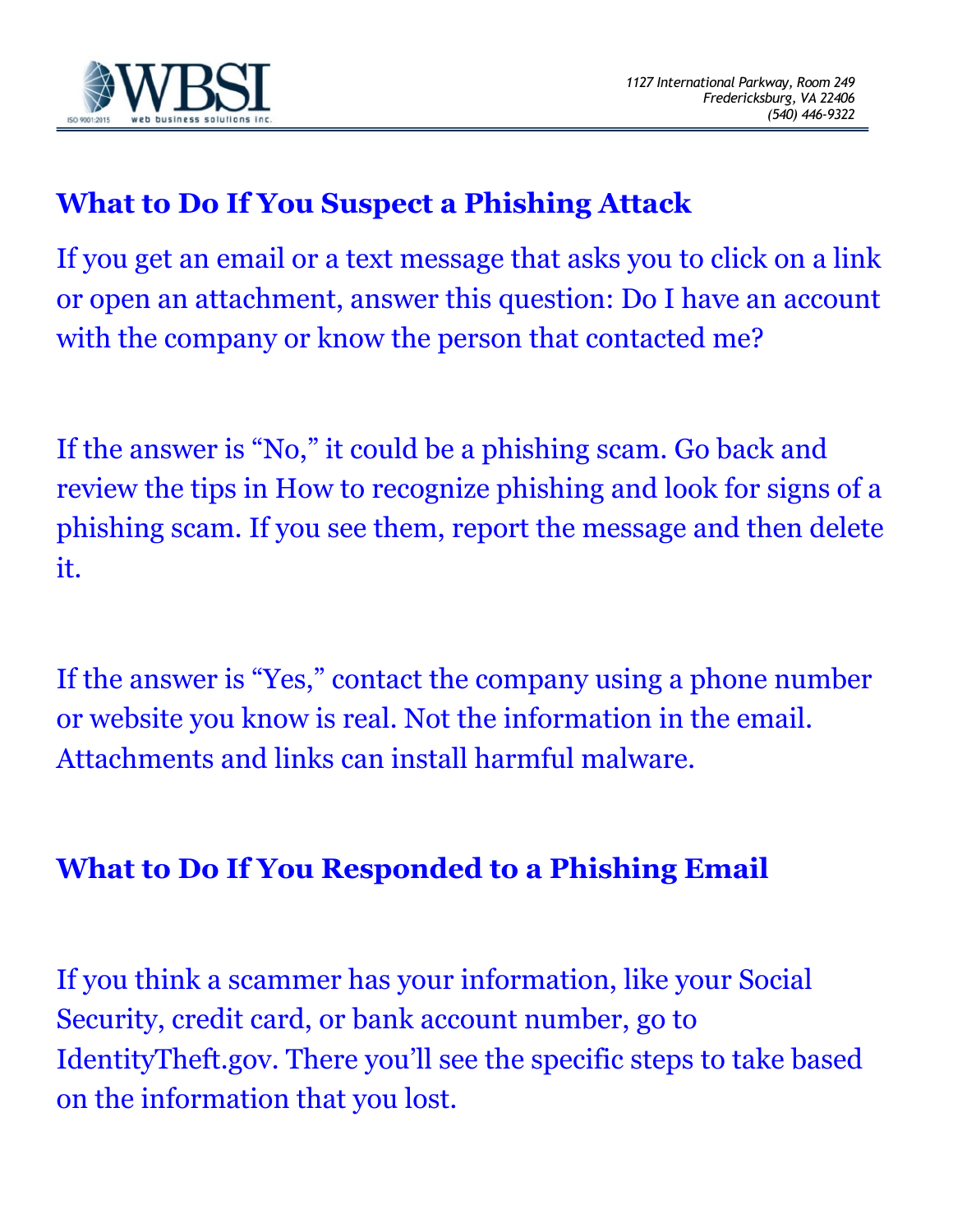

If you think you clicked on a link or opened an attachment that downloaded harmful software, update your computer's security software. Then run a scan.

### **How to Report Phishing**

If you got a phishing email or text message, report it. The information you give can help fight the scammers.

- $\pm$  Step 1. If you got a phishing email, forward it to the Anti-Phishing Working Group at reportphishing@apwg.org. If you got a phishing text message, forward it to SPAM (7726).
- Step 2. Report the phishing attack to the FTC at ftc.gov/complaint.

#### *SUMMARY:*

*Since January 1, people across the U.S. have made 91,808 COVID-19-related reports to the FTC. Most of these reports involve online shopping, with travel and vacations coming in second. The online shopping reports are mostly about people ordering products that never arrive, while most of the travel and vacation reports relate to refunds and cancellations. So far, people have reported losing \$59.27 million on these and other COVIDrelated fraud reports.*